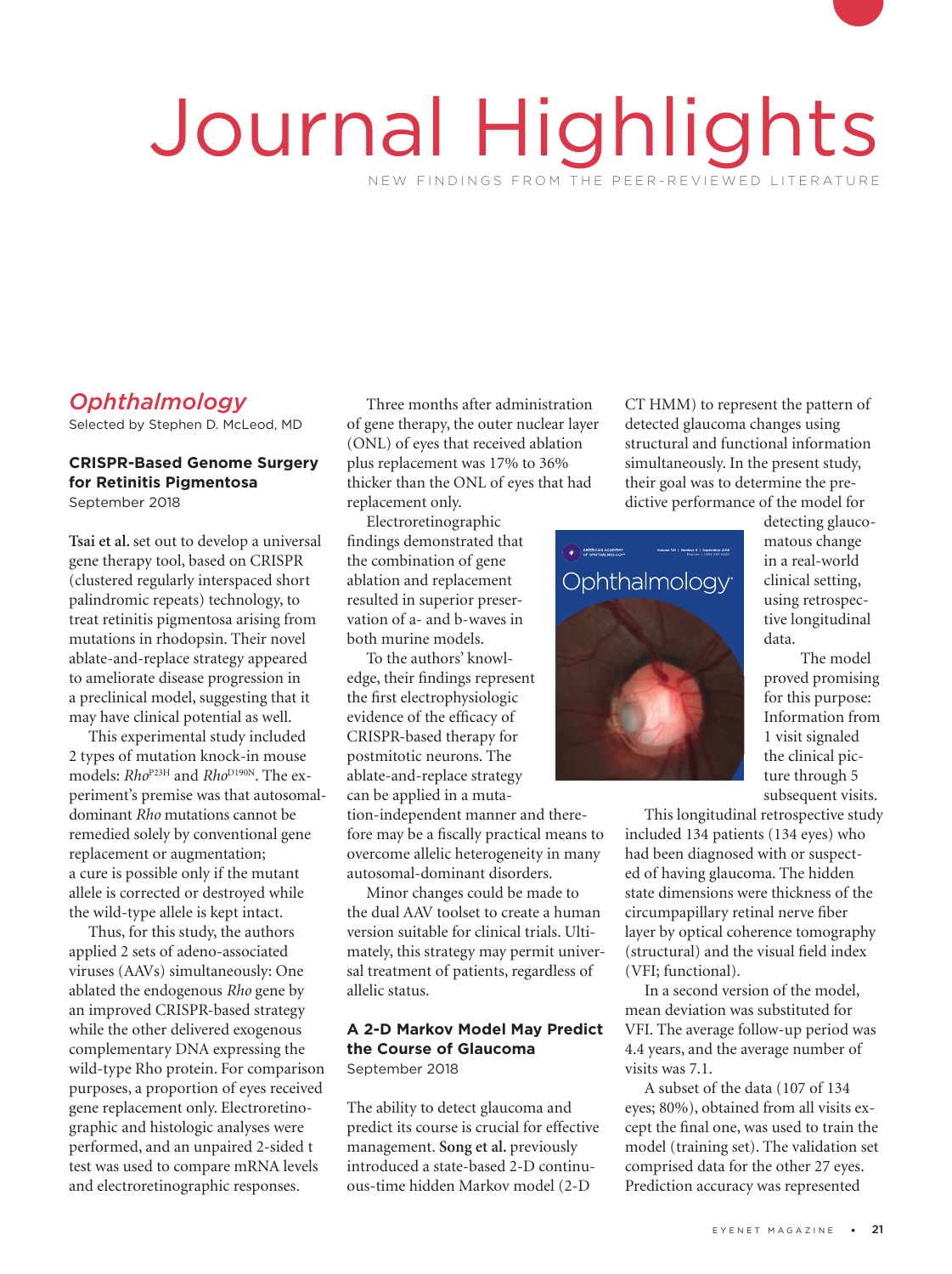

as the percentage of correct predictions versus actual recorded states. The researchers also measured deviations of the predicted long-term detected change paths from the actual detected paths.

Results showed that the accuracy of glaucoma changes predicted for the training set was comparable to that of the validation set (57% and 68%, respectively).

The difference between predicted and actual detected paths of change remained similar throughout follow-up, with deviations actually decreasing (improving) over time. Because the sample size also declined with time, larger studies are needed to confirm the findings.

The 2-D CT HMM has the advantage of demonstrating nonlinear relationships between structural and functional degeneration. It may benefit glaucoma management by providing visually intelligible cues of changes in structure, function, or both. The model's ability to detect changes according to patient-specific data may pave the way for a new personalized-medicine approach to glaucoma assessment and treatment.

#### **Neurotrophic Keratitis: Topical rhNGF Is Safe and Effective** September 2018

**Bonini et al.** assessed the safety and efficacy of topical recombinant human nerve growth factor (rhNGF) for treatment of moderate to severe neurotrophic keratitis (NK). Their results affirmed earlier safety findings and demonstrated the healing and neuroprotective effects of rhNGF in patients with this disease.

This multicenter phase 2 study was vehicle controlled, randomized, and double masked.

Patients with moderate (stage 2) or severe (stage 3) NK in 1 eye were eligible to participate. Those who met all inclusion criteria  $(N = 156)$  were assigned randomly (1:1:1) to receive rhNGF 10 μg/mL, rhNGF 20 μg/mL, or vehicle. The dosage for each study arm was 6 drops per day for 8 weeks. Follow-up ensued for at least 48 weeks.



*KERATITIS TREATMENT. This patient—who had an oval, acentral, neurotrophic corneal lesion—was treated with 20 μg/ml rhNGF. Photographs taken from baseline through week 8 under diffuse white light (top row) and cobalt-blue light (bottom row) illumination.*

The main measure of efficacy was corneal healing, defined as total lesion-area diameter <0.5 mm by fluorescein staining. Assessments were made by centralized masked readers at week 4 of followup (primary endpoint) and again at week 8 (key secondary endpoint). Corneal healing also was assessed post hoc, using a more conservative measure (0-mm stained lesion area and no other visible staining). The primary variable for safety assessment was the incidence of adverse events.

By the 4-week follow-up, corneal healing had occurred in 54.9% of the 10-μg/mL rhNGF group, 58% of the 20-μg/mL rhNGF group, and 19.6% of the vehicle-control group. By week 8, the respective rates of corneal healing were 74.5%, 74%, and 43.1%, respectively.

Post hoc analysis by the more conservative measure also demonstrated significant differences, at both time points, between active treatment and vehicle control. More than 96% of patients whose cornea healed from rhNGF treatment remained free of recurrence throughout follow-up.

Few patients experienced adverse events (AEs), most of which were local, mild, and transient, and did not require cessation of treatment. The highest incidence of AEs was in the control group.

Findings of this study indicate that the benefits of rhNGF outweighed the risks for patients with moderate to severe NK.

The rhNGF treatment also holds

promise for other ophthalmic conditions with neurodegenerative components, such as glaucoma, macular degeneration, and retinitis pigmentosa.

*—Summaries by Lynda Seminara*

# *Ophthalmology Retina*

Selected by Andrew P. Schachat, MD

### **Natural History of Geographic Atrophy**

September 2018

In geographic atrophy (GA) clinical trials, a change in a GA measure is usually selected as a primary outcome for evaluating treatment efficacy. However, estimates of GA progression rates in untreated eyes vary widely. **Shen et al.** evaluated the natural progression pattern of GA secondary to nonexudative age-related macular degeneration (AMD) in untreated eyes. They found that the radius of GA lesions increases linearly with time, with a high level of correlation across a wide range of studies.

For this review—believed to be the first meta-analysis on the topic—the authors included 25 studies with data from 2,942 eyes. They analyzed the data using the area linear model, the radius linear model (RLM), and the area exponential model. Of these 3 models, the RLM—in which GA radius grows linearly with time—proved to have the strongest predictive performance. A horizontal translation factor was added to account for the fact that participants entered into the individual studies at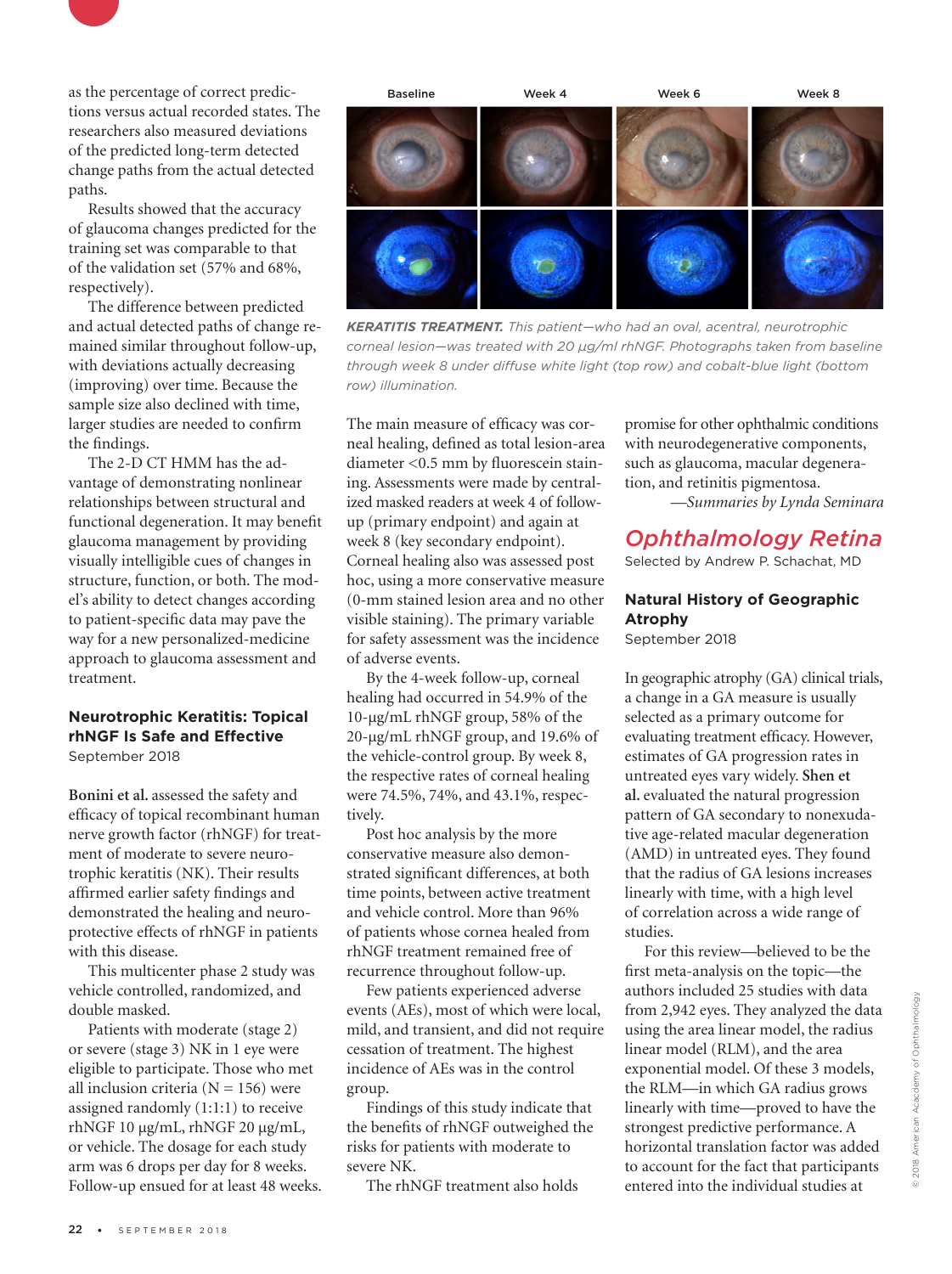different time points in the history of their disease.

The results showed that GA radius continues to increase at a constant rate of 0.163 mm per year and that this growth rate is consistent across different age groups. The RLM also predicted the age of onset of GA as 67.4  $± 5.2$  years.

Thus, the authors calculated, if a patient with GA presents at 67.4 years, the radius of the GA lesion would be 3.26 mm (20 x 0.163) 2 decades later. This is consistent with observations from clinical experience, as patients with GA often have lesions that occupy most of the area within the arcades at the latest stages of their disease.

The authors noted that this analysis only had data in GA sizes ranging from 2.46 to 20.3 mm<sup>2</sup>; thus, they said, they do not know if a similar fit is present for GA sizes outside of this range. Nonetheless, they suggested that the RLM be used in future clinical trials designed to evaluate the effect of a treatment on GA progression.

*—Summary by Jean Shaw*

## *American Journal of Ophthalmology*

Selected by Richard K. Parrish II, MD

#### **Inner Nuclear Layer Thickness, Metamorphopsia, and Tangential Retinal Displacement** September 2018

Metamorphopsia is a common early feature of macular diseases such as central serous chorioretinopathy, age-related macular degeneration, and epiretinal membrane (ERM). In a retrospective clinical study, **Ichikawa et al.** looked at inner nuclear layer (INL) thickness in relation to metamorphopsia and tangential retinal displacement in ERM. They found INL thickness to be a useful biomarker for metamorphopsia, as well as an indicator of tangential retinal displacement in ERM.

The study was a consecutive interventional series of 50 patients (50 eyes) who received surgery for ERM. M-charts were used to measure metamorphopsia. Measurements of INL thickness, outer retinal layer (ORL) thickness, and

distances between the intersections of 2 sets of retinal vessels were obtained from Spectralis optical coherence tomography (Heidelberg Engineering) and infrared images.

Outcomes of interest were correlations of INL and ORL thickness with M-chart scores and retinal displacement distances.

The authors noted strong correlations between preoperative INL thickness and the metamorphopsia scores obtained preoperatively and 3 months postoperatively. Moreover, INL thickness at baseline and its change from baseline to 3 months correlated significantly with vertical retinal displacement observed 3 months postoperatively (both p < .001). Neither preoperative nor postoperative ORL thickness was found to correlate with preoperative or postoperative metamorphopsia scores.

Therefore, the authors proposed the utility of INL thickness as a biomarker for the degree of metamorphopsia both before and after ERM surgery. Their findings suggest that changes in the inner retinal layer, which cause distortion of Müller cells, play a large role in the development of metamorphopsia, thus providing further evidence that Müller cells function as optical fibers in the retina. However, the precise mechanisms by which retinal layer shrinkage generates metamorphopsia have not been determined.

Even when ERM surgery is successful, many patients will experience aniseikonia and metamorphopsia afterward. Hence, the authors recommend exploration of more efficient ways to correct irregular positions of retinal Müller cells.

#### **Corneal Ectasia and Chronic Stevens-Johnson Syndrome** September 2018

In a recent case series, corneal ectasia was an incidental finding in patients with Stevens-Johnson syndrome (SJS), an inflammatory disease affecting skin and mucous membranes. Subsequently, **Maharana et al.** assessed topographic changes in patients with chronic SJS and concluded that corneal ectasia is a

common but often-missed contributor to poor visual acuity.

This prospective observational study included 30 eyes of 15 consecutive patients (median age, 26 years; 11 males) with chronic SJS who were referred to a cornea clinic. In all cases, SJS was caused by medication-induced hypersensitivity reaction. The median time from disease onset to assessment was 7 years (range, 1-27 years).

The authors used a Scheimpflug system (Pentacam-HR, Oculus) for enhanced detection of corneal ectasia. Repeat imaging was performed until a good scan was obtained. Primary outcomes were best-corrected distance visual acuity (BCDVA), maximum corneal curvature (Kmax), anterior and posterior elevations, thinnest pachymetry, and Sotozono severity score. Final analyses were performed on 21 eyes.

At presentation, median BCDVA was 0.8 logMAR units, Schirmer score was 0 mm, and Sotozono score was 11. Tomography revealed corneal ectasia  $(Kmax > 48 \text{ D})$  in 76.2% of eyes (mean Kmax, 58.37 ± 14.89 D). Front and back elevations on Belin/Ambrósio ectasia display were 42 µm (range, 10-176 µm) and 267 µm (range, 15-2,392 µm), respectively. Mean pachymetry was 377.76 ± 165.05 µm (range, 133-448 µm). The point of maximum ectasia was peripheral in 57.1% of eyes, central in 23.8%, and both peripheral and central in 19.1%. Spearman correlations indicated that deterioration of BCDVA and elevation of Kmax were linked to higher Sotozono severity scores. Associations between disease severity and presentation time, thinnest pachymetry, or anterior/posterior elevations were not significant.

According to the authors, their findings suggest that higher Sotozono scores denote more severe ectasia and that posterior elevation  $\geq 15 \mu m$  signals early ectasia. However, validation is needed.

To properly manage SJS and its longterm effects, they advocate checking for corneal ectasia in all patients with the syndrome, especially if reduced visual acuity seems disproportionate to disease severity.

*—Summaries by Lynda Seminara*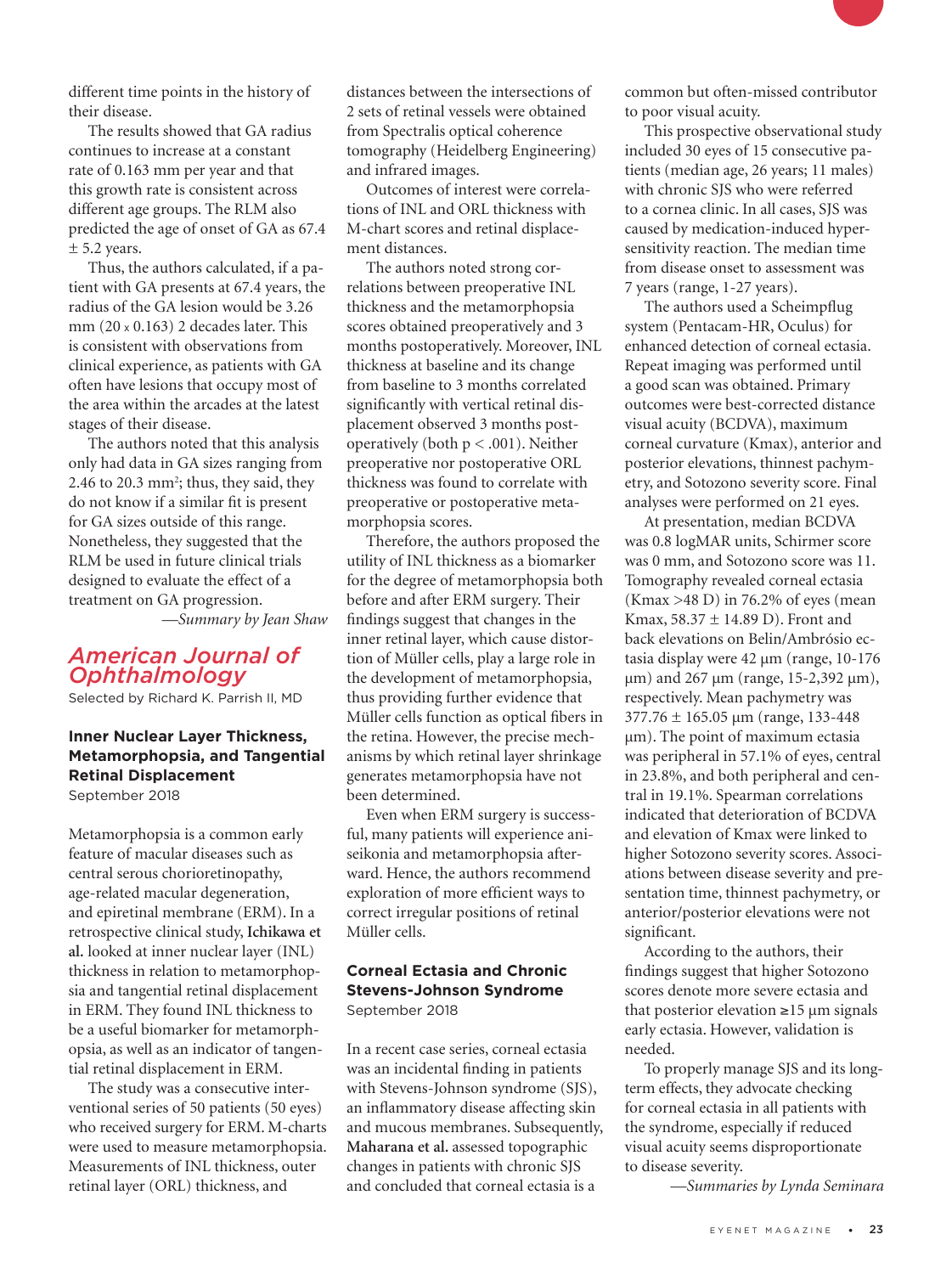

## *JAMA Ophthalmology*

Selected and reviewed by Neil M. Bressler, MD, and Deputy Editors

#### **Is Pediatric Atopic Dermatitis Associated With Cataract?** August 2018

Atopic dermatitis (AD) is a common chronic inflammatory skin disease that affects up to 20% of children in industrialized countries. Although the condition has been linked to various ocular complications, whether pediatric AD is associated with cataract is unknown. **Jeon et al.** investigated this matter in a Korean pediatric population. They found that, although the association appears to be rare, pediatric AD carries a higher-than-normal risk for cataract surgery.

For this population-based retrospective longitudinal study, the authors extracted nationally representative data from the Korean National Health Insurance Service database for a 12-year period (2002-2013).

Each incident case of AD or severe AD in a person <20 years of age was matched to 4 controls, using propensity scores derived from age, sex, residential area, and household income. Main outcome measures were incidence probabilities of cataract development and cataract surgery for patients with AD and controls, which were compared using Kaplan-Meier methods and logrank tests. Cox proportional hazard models, fitted for cataract and cataract surgery, were applied to determine risk factors in the matched cohort.

Among the 34,375 patients with incident AD (mean age, 3.47; 47% female), severe AD was present in 3,734 (10.9%). The total number of matched controls was 137,500. The incidence of cataract development was similar for the AD and control groups (0.216% vs. 0.227%) and for patients with severe AD and their controls (0.520% vs.  $0.276\%$ ).

Cataract surgery was performed more frequently in the AD cohort than in the control group (0.075% vs. 0.041%) and more often in patients with severe AD than their controls (0.221% vs. 0.070%). Severe AD was

associated with cataract development and the need for cataract surgery.

The authors concluded that the absolute risk of cataract is rare, with or without AD. However, their findings suggest that patients with AD are more likely to require surgery for cataract and that this is particularly true for those with severe AD.

#### **Trends in Traumatic Pediatric Acute Ocular Injury** August 2018

Understanding national trends in pediatric eye injury may guide efforts to prevent ocular trauma.

Focusing on mechanisms of injury and their association with demographic factors and the risk of vision loss, **Matsa et al.** reviewed prevalence data and noted trends for a 9-year span. During that period, the rate of pediatric ocular injuries associated with visits to the emergency department (ED) decreased substantially and was consistent among demographic characteristics, patterns of injury, and vision-loss risk categories.

For their research, the authors used a stratified U.S. sample of data from ED visits for acute traumatic ocular injury, occurring from 2006 through 2014. The study cohort consisted of 376,040 patients from birth to 17 years of age. Collected data included demographic and clinical characteristics. Temporal trends were explored and compared, including the incidence of ocular injury, risk of vision loss, and mechanism of injury.

Diagnoses were assigned to 1 of 3 risk categories for vision loss, depending on the injury location: high risk (pathognomonic), variable risk (need for injury monitoring), or low risk (vision sparing was anticipated). Data analysis was completed in 2018.

Between 2006 and 2014, the proportion of pediatric acute ocular injuries presenting to EDs declined by 26.1% and was similar across demographic variables, injury patterns, categories of vision-loss risk, and most mechanisms of injury.

Among injuries with a high risk of vision loss, the greatest declines

were observed for motor vehicle trauma (−79.8%) and gunshot wounds (−68.5%). Injured children were more often male (63%) and in the youngest age group (birth to 4 years: 35.3%). Injuries commonly resulted from a strike to the eye (22.5%) and affected the adnexa (43.7%). Most injuries (84.2%) were low risk for vision loss; only 1.3% were high risk. Types of injury that increased during the study span involved sports (+12.8%) or household/domestic activities (+20.7%).

The authors suggest further investigation to pinpoint the initiatives that may be contributing to the observed decline in pediatric ocular injury and to identify interventions to reduce the most common injuries and those with high risk of visual impairment.

# **Genetic Variants Linked to Poor AMD Treatment Outcomes**

August 2018

Currently, the most effective treatment for neovascular age-related macular degeneration (AMD) is intravitreal injection of anti−vascular endothelial growth factor (VEGF) drugs. However, visual results vary considerably. **Lorés-Motta et al.** conducted a multicenter genome-wide study aimed at identifying genetic factors associated with this variability. They found that the poorest visual acuity (VA) outcomes correlated with protein-altering variants in the *C10orf88* and *UNC93B1* genes.

Their study included 678 patients with wet AMD for whom genome-wide genotyping data were gathered in the discovery phase. In addition, genotyping was performed in the replication phase for another 1,380 patients with the disease. All participants received a loading dose of bevacizumab or ranibizumab, consisting of 3 injections given monthly. The primary outcome was the change in VA from baseline to completion of therapy.

The mean age of the entire study population was 78 years. All patients in the discovery cohort and most of those in the replication cohort were of European descent.

At baseline, the mean (standard